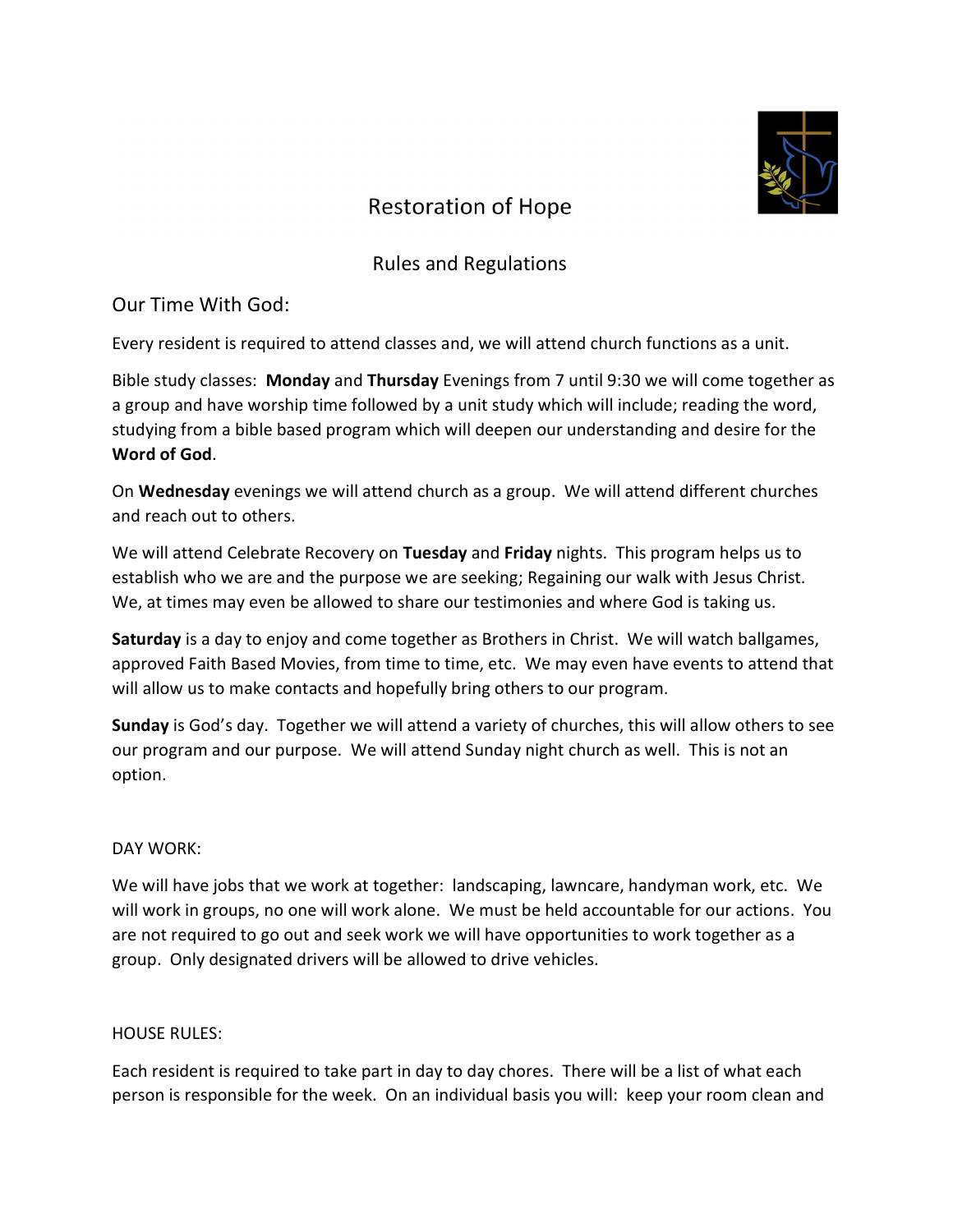keep things off the floors. Each resident will be assigned a certain work duty. If these duties are not performed there will be a meeting and further measures will be taken. We must all work together to keep our facility neat and clean. ON SATURDAY MORNING we will have mandatory house clean up. We will set aside 2 to 3 hours to do some deep cleaning of rooms and outside areas. This will be done as a group, each person assigned to a certain work detail. Personal hygiene is a must also. Daily baths are required. Everyone is required to be dressed from 6 a.m. until 9:30 p.m. The director will determine room assignments and weekly duties.

#### STARTING OUR DAY WITH GOD FIRST:

We will start our day at 5:30 a.m. We will get up at 5:30, have breakfast from 6 to 7 a.m. From 7 til 8 we will have devotional time. (These times are subject to change.)

Lunch will be from 11:30 til 12:30 for those who are at the facility. If you are out working, we will provide you a lunch. Dinner will be served according to the schedule of the evening. Resident are not allowed to have food in their room.

All residents are required to have lights out by 10:00 p.m. Sundays through Thursdays and lights out by 11:00 p.m. on Fridays and Saturdays.

## VISITATION:

Residents will be allowed to have visitors after 90 days in the program. Visitations are scheduled on Saturdays between the hours of 11:00 a.m. and 5:00 p.m. Visitation can only be with immediate family (mother, father, brother, sister, children). Visitors are not allowed in residents' rooms. If married, we must see your marriage certificate. Any female visitors must have birth certificate as proof of family.

#### DRUG/ALCOHOL USE:

There is absolutely no use of alcohol or drugs in this program. If you are caught or it is reported to the director a conference will be held with the director and board members for a formal determination of removal. Drug testing will be random and if you test positive you will be dismissed from the program.

#### GENERAL INFORMATION:

There is no profanity in this program. You will have consequences to your actions and if regulations are not followed you can/will be removed. Any unsettled disagreements between